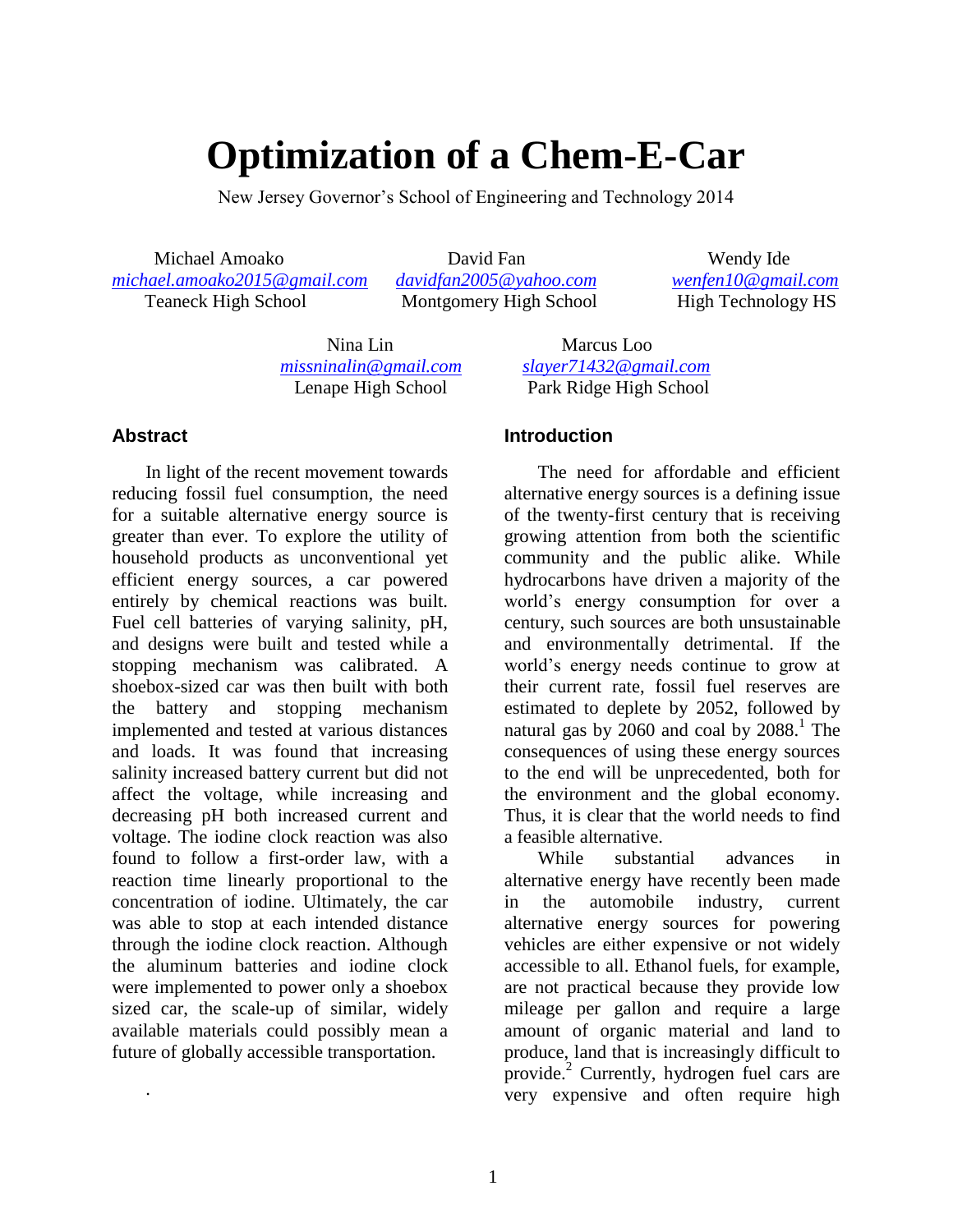running temperatures, reducing their longevity and efficacy. In addition, hydrogen fuel is difficult to safely transport for mass distribution because it needs to be compressed and purified. $^{2}$  Because of the public's inaccessibility to many "green" technologies, the future depends on developing a less demanding way to encourage the use of alternative energy in vehicles.

The objective of this project is to investigate and employ common household products as nonconventional energy sources in a car powered entirely by chemical reactions. The car must also be able to travel variable distances and carry variable loads with no additional user input. In addition, the goal is to gain a better understanding of how chemical reactions can be calibrated to automate processes and how engineers optimize what is available to achieve the intended goal. The project began by conceptualizing, building, and optimizing a battery system and stopping mechanism before finally building the actual car and testing it.

# **2. Background**

## *2.1 Basic Electrochemistry*

Electrochemical processes employ both oxidation and reduction, which are the loss and gain of electrons, respectively. When paired together in a redox reaction, electrons flow from the *reducing agent* (substance that is oxidized—loses electrons) to the *oxidizing agent* (substance that is reduced—gains electrons), generating electrical potential energy that can be harnessed to perform work, i.e., on a motor.

Galvanic cells can harness this energy by separating the oxidation and reduction processes and diverting the electrons produced through an external circuit.<sup>3</sup> The anode half-cell is the site of oxidation while

the cathode half-cell is the site of reduction, and both are connected by a salt bridge. The salt bridge contains an electrolyte or aqueous solution of ions, which flow freely between the anode and cathode to maintain charge neutrality in each. Without the salt bridge, the cathode would become progressively more negative as it gains electrons, while the anode would become progressively more  $positive.<sup>4</sup>$ Since electrons always flow from the substance being oxidized to the substance being reduced, this buildup of charge would render the cell nonfunctional.

Cell potential, the difference in ability of electrons to flow from one place to another or the difference between the anode and cathode potential to become oxidized, can be quantified in volts (V) as voltage. Cell potential can also be thought of as the potential energy that drives redox reactions.4,5 In this sense, electrons fall from the anode, which has a *higher* potential to become oxidized, to the cathode which has a *lower* potential to become oxidized. Cell potential is calculated by subtracting the reduction potentials of the anode halfreaction from that of the cathode halfreaction ( $E^0_{cell} = E^0_{cathode}$  -  $E^0_{anode}$ ), or adding the oxidation potential of the anode halfreaction to the reduction potential of the cathode half-reaction ( $E_{cell}^0 = E_{anode}^0$  +  $E^{0}$ <sub>cathode</sub>). Oxidation potential is the negative of reduction potential since both are opposite processes.

## *2.2 Circuits*

Circuit configuration is essential to maximizing voltage and current output as differently designed circuits have various electrical properties. Series circuits allow electrons to flow in only one direction, while parallel circuits allow electrons to flow in multiple directions.<sup>6</sup> Electron flow is severed when one component of a series circuit fails. Because the car photoreceptor,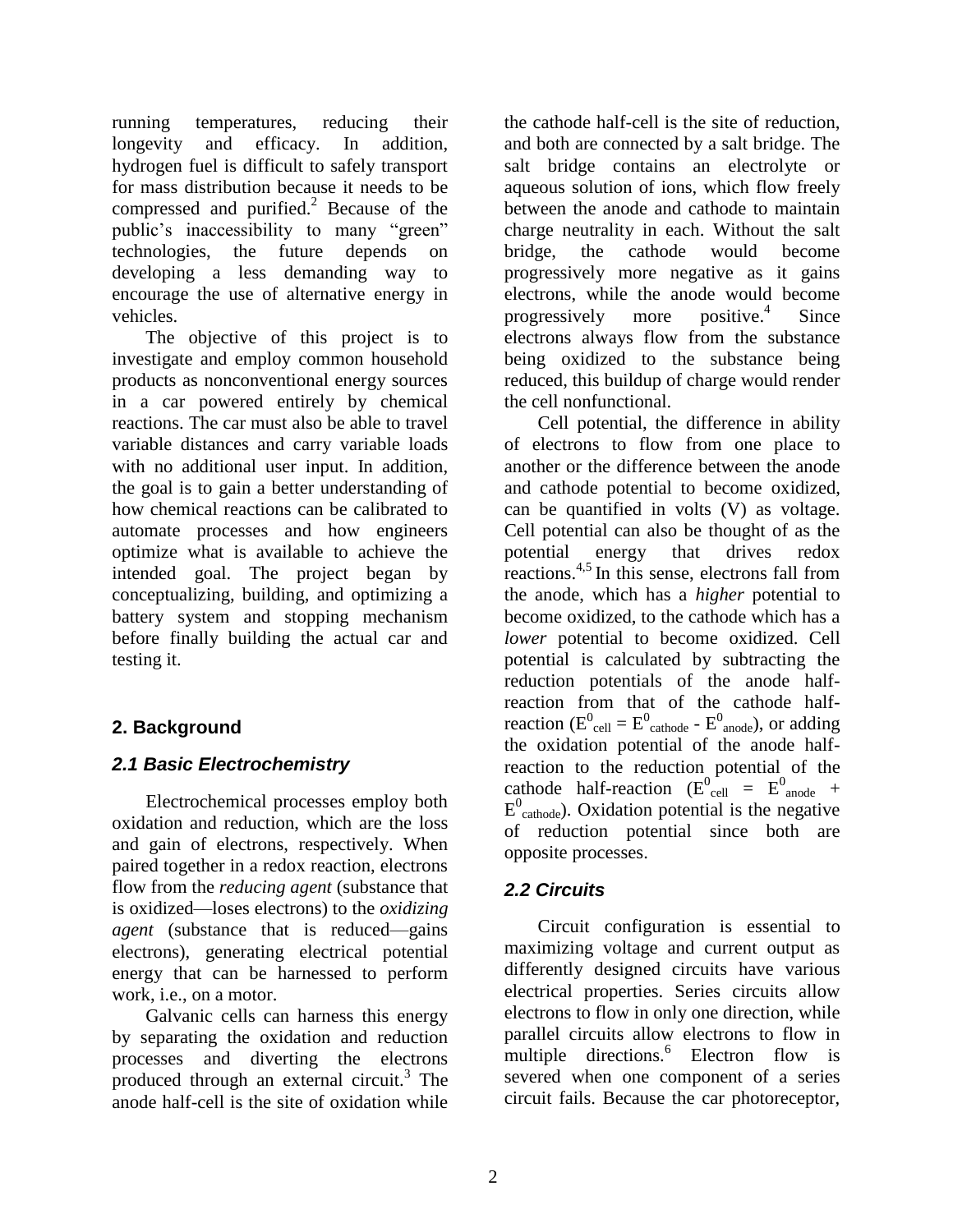motor, and power source are wired in series, the circuit is broken when the photoreceptor no longer receives light (see Diagram 1). However, in a parallel circuit, if one component fails, the rest of the components still receive electron flow.<sup>7</sup>



*Diagram 1*

Three definitions that require an understanding of basic circuitry are as follow:

1. Voltage (V) is the measure of potential difference between two points, in volts (V)

2. Current (I) accounts for the amount of electrons that flow in the wire, in amperes  $(A)$ 

3. Resistance (R) measures any hindrance of movement for the electrons, in ohms  $(Ω)$ 

Mathematically, voltage, current, and resistance are related by Ohm's Law:  $V =$ IR.<sup>5</sup> Power (Watts) is defined as  $P = IV$  for ohmic circuits.

In a series circuit, the total resistance equals the sum of the individual resistances of the components. Current is uniform throughout a series circuit and voltage drops split proportionally. Note that since current (I) is constant through a series circuit for resistors, V and R are directly proportional. Therefore, higher resistors experience greater voltage drops than lower resistors.

In a parallel circuit, total resistance is the reciprocal of the sum of the reciprocals of each individual resistance. When wired in parallel, the components experience equivalent voltage drops and split current proportionally. Since voltage is constant over resistors in parallel, I and R are inversely proportional to each other. This means that higher resistors let less current pass through them than lower resistors when in parallel.

When batteries are wired in series, their voltages add. On the other hand, when batteries are wired in parallel, the total voltage equals the voltage of a single cell. The advantage to wiring batteries in parallel is that the overall current capacity increases. In order to generate enough current to power the car, three different wiring methods can be followed—series, parallel or a hybrid configuration.

## *2.3 Aluminum-Air Batteries*

Aluminum and oxygen act as the anode and cathode, respectively, in the car. While oxygen itself is reduced in the battery, activated carbon is used as an adsorbent to capture oxygen upon contact with the air. Because activated carbon is very porous, its large surface area allows it to capture oxygen on its surface, facilitating the reaction of oxygen with water to form hydroxide ion, which then reacts with aluminum itself. Paper towels drenched in saline solution serve as the salt-bridge that preserves charge neutrality in each half-cell, while copper wires transfer electron flow to the DC motor.

The consistency of carbon directly affects oxygen's rate of diffusion through the salt solution and into the aluminum anode. According to Fick's Law, the rate of diffusion is directly proportional to surface area and concentration difference, but inversely proportional to the distance over which diffusion occurs.<sup>7</sup> The size of the activated carbon particles gives perspective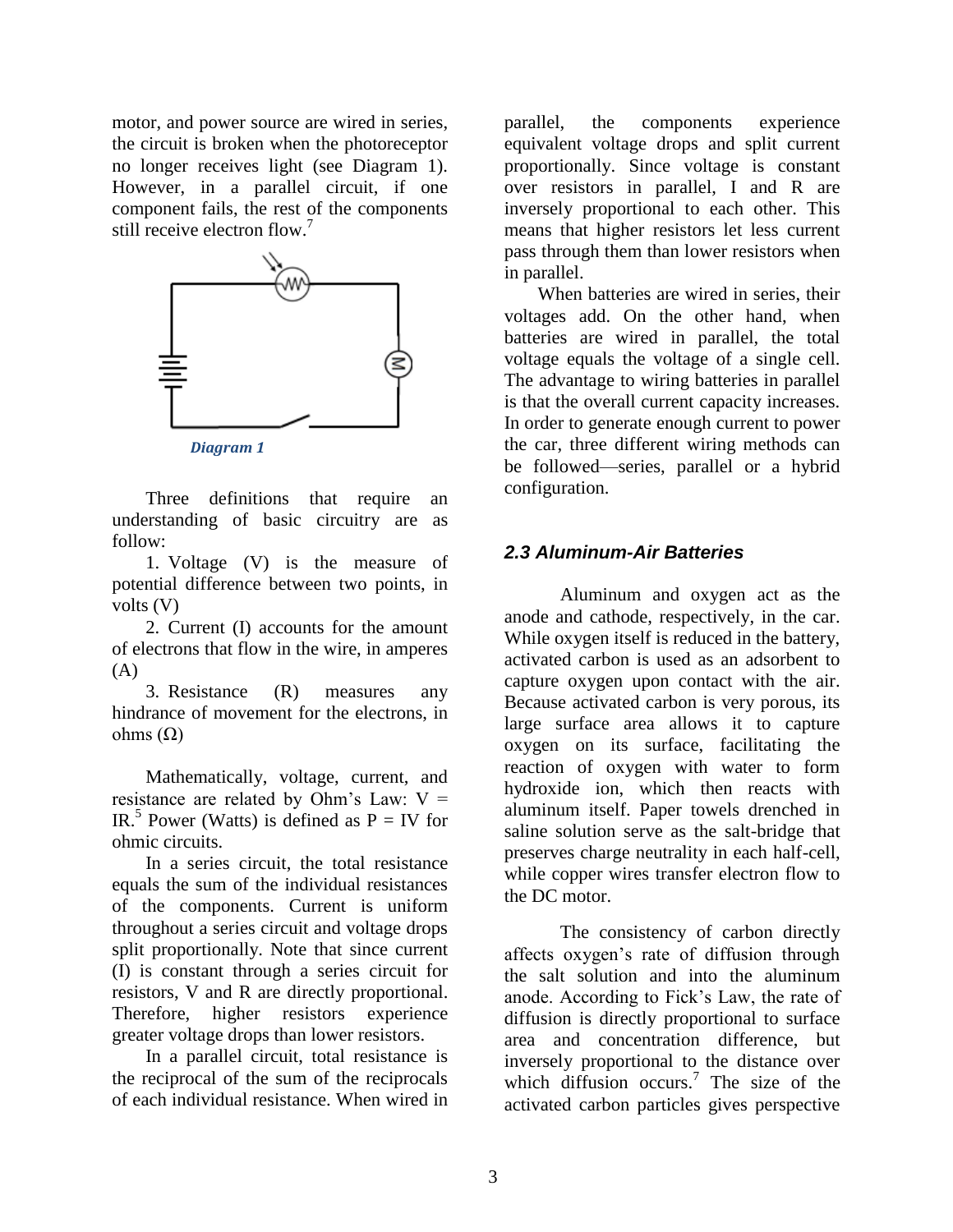into the manner in which mass transport occurs in a reaction chamber. In this case, oxygen from the air diffuses into the porous medium with the help of activated carbon. The surface of the carbon between particles act as a 'oxygen carrier' and eventually initiates the reduction process with the electrolyte solution. Larger particles will not be able to carry out the adsorption process due to their limited surface area, while smaller particles will impede the diffusion of oxygen. Therefore, coarse, fine, and semicoarse consistencies were tested.

The following half-reactions take place in the aluminum-air batteries, as shown in Equation 1 and 2. The standard cell potential of the cell is calculated using Equation three. <sup>6</sup>

- (1) Cathode:  $O_2(g) + 2H_2O(l) + 4e \rightarrow 4OH$  $E^{\circ} = +0.40$
- (2) Anode:  $\text{Al}(s) + 3\text{OH}(aq) \rightarrow$  $Al(OH)<sub>3</sub>(s) + 3*e*$  $E^{\circ} = -2.31$

(3) **Overall reaction:**  $4\text{Al} + 3\text{O}_2 + 6\text{H}_2\text{O} \rightarrow$  $4Al(OH)_{3}$  $E_{net}^{0} = 2.71$ 

When vinegar is added to the cell, cell potential is expected to increase because of specific chemical changes. Normally aluminum reacts with OH- to create aluminum oxide, however by adding vinegar  $(5\%$  acetic acid), the dissociated H<sup>+</sup> ions react with oxygen to form water and prevent aluminum from coming in contact with oxygen. But since the aluminum comes in contact with water, it is oxidized into aluminum ion, Al<sup>+3</sup>. This results in a higher cell potential.

**Overall reaction:**  $\text{Al} + 3\text{H}^+ + \frac{3}{4}\text{O}_2 \rightarrow$  $Al^{3+} + 3/2$  H<sub>2</sub>O  $E^{\circ}_{net} = 2.91$ 

When bleach is added to the cell, the cell potential is higher because HOCl, which has a higher reduction potential, is reduced instead of oxygen. Thus, both increasing and decreasing pH are hypothesized to increase cell voltage and current.<sup>8</sup> This can be seen in Equations 4 and 5.

(4) 
$$
\text{ClO-} + \text{H}_2\text{O} + 2e \rightarrow \text{Cl} + 2\text{OH}
$$

$$
\text{E}^{\circ}_{\text{net}} = 0.89
$$

(5) HOC1 + H<sup>+</sup> + 
$$
e \rightarrow \frac{1}{2}Cl_2(g) + H_2O
$$
  
\n $E_{net}^{\circ} = 1.63$ 

By adding Aluminum to this, two more possible reactions can take place, in equations 6 and 7.

(6)  $3OCl + 2Al + 2OH + H<sub>2</sub>O \rightarrow 3Cl +$  $2Al(OH)$  $E_{net}^{\circ} = 3.21$ 

(7)  $HOC1 + Al \rightarrow Al(OH)_{3}(s) + \frac{3}{2}Cl_{2}(g)$  $E_{net}^{\circ} = 3.93$ 

#### *2.4 Iodine Clock Reaction*

The iodine clock reaction is a classic example of a chemical clock; a mixture of reactants in which sudden property changes occur when concentration rises past a certain threshold.<sup>8</sup> Clock reactions are often used by educators to help students visualize reaction kinetics, as changes in temperature and concentration (and thus reaction rate) are directly seen as color change.

Because this project utilized only household products, the iodine clock used in the car differed slightly from the traditional clock reaction which uses ACS grade chemicals. This variant involves two main solutions. The first solution is composed of Vitamin C and iodine while the second solution is composed of hydrogen peroxide and starch. Vitamin C and iodine undergo a redox reaction in which Vitamin C acts an electron donor, preventing the iodine from forming a complex with starch. Once all the Vitamin C reacts, the iodine is then free to form a complex with starch, which induces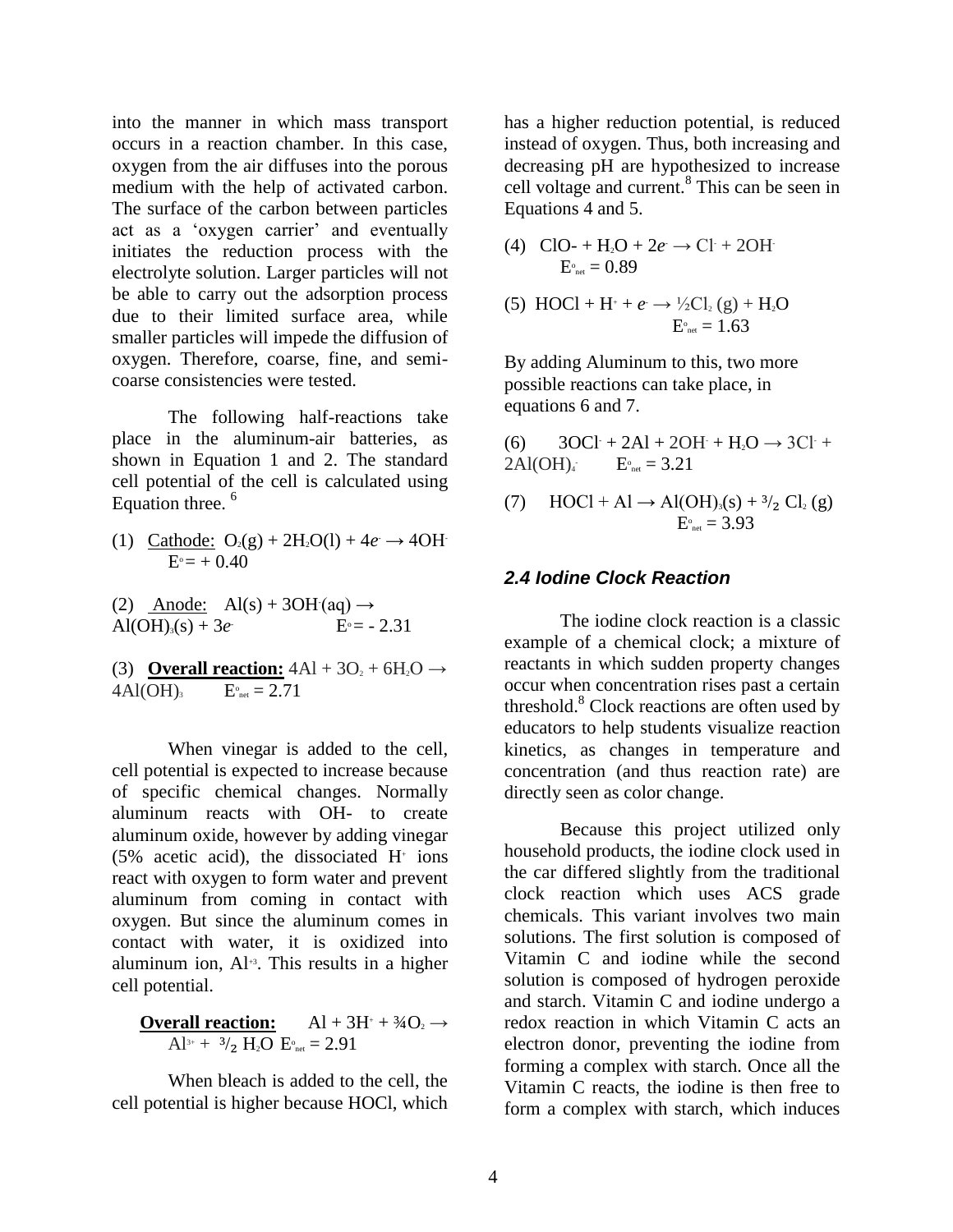the solution to change from clear to darkblue. Because iodine is the limiting reactant that dictates when color change is induced, iodine concentration can be manipulated to change the reaction rate. All solutions were kept at room temperature to ensure consistency between results. The two simultaneous reactions involved in the iodine clock are shown below in equations 5 and 6.

 $2H^{(n)}(aq) + 2I(aq) H_2O_2(aq) \rightarrow I_2(aq) +$  $2H<sub>2</sub>O(1)$ 

 $I_2(aq) + C_6H_8O_6(aq) \rightarrow 2H^+(aq) + 2I(aq) +$  $C_6H_6O_6(aq)$ 

| where:        | $I = i$ odide ion                    |
|---------------|--------------------------------------|
|               | $H_2O_2$ = Hydrogen peroxide         |
|               | $I_2(aq)$ or $I_3$ = Iodine (aq.) or |
| triiodide ion |                                      |
|               | $C_6H_8O_6 =$ Ascorbic acid          |
|               | $C_6H_6O_6 =$ Dehydroascorbic        |

acid

#### *2.5 Role of Iodine Clock in Stopping Mechanism*

The car circuit contains a motor, photoreceptor and batteries. When the car first starts, a flashlight shines through a glass beaker containing the iodine clock onto the photoreceptor, switching it "on" and keeping the circuit closed. At this point, the beaker is clear as the iodine clock reaction has not reached completion. As the iodine clock reaction progresses, the car continues to move until the glass beaker suddenly turns dark, preventing light from reaching the photoreceptor and breaking the circuit. Because reaction time is a function of iodine concentration and can be easily measured, the iodine clock can be effectively calibrated to control the time and distance that the car travels for.

See Diagram 2 on page 14.

## **3. Implementing the Car Design**

#### *3.1 Starting Mechanism*

All batteries were made using cheap and easily accessible household products. While parameters such as battery dimension, carbon mass and consistency, and circuitry were modified between design iterations, the following describes the final "CD case design" that proved to be the most successful.

Each CD case contained four cells which were made simultaneously. See Figures 1 and 2 for schematics of one cell. Two 9-10 cm long pieces of copper wire were then cut with one being taped onto the CD case (-).

Next, a 11 x11 cm piece of aluminum foil and paper towel were cut out and each folded into 5.5 x 11 cm pieces, and placed on top of the first copper wire (-). The folded paper towel was then soaked with 5 ml of salt water solution (concentration varied by trial) and placed on top of the aluminum foil again.

The second copper wire (+) was placed on the wetted paper towel and covered with the pre-prepared carbon. The carbon was only spread on either the right or left half of the paper towel, leaving the other side blank. Depending on whether pH was manipulated, 2 ml of vinegar or bleach were then sprinkled on top of the carbon to decrease and increase pH respectively. Finally, the entire cell was folded in half to 5.5 x 5.5 cm and secured in the CD case with binder clips.

After each cell's voltage and current was measured, the cells were then wired in varied combinations of series and parallel circuits to maximize voltage and current respectively. The cells were connected in series by connecting the positive wires (inside paper towel and graphite) to the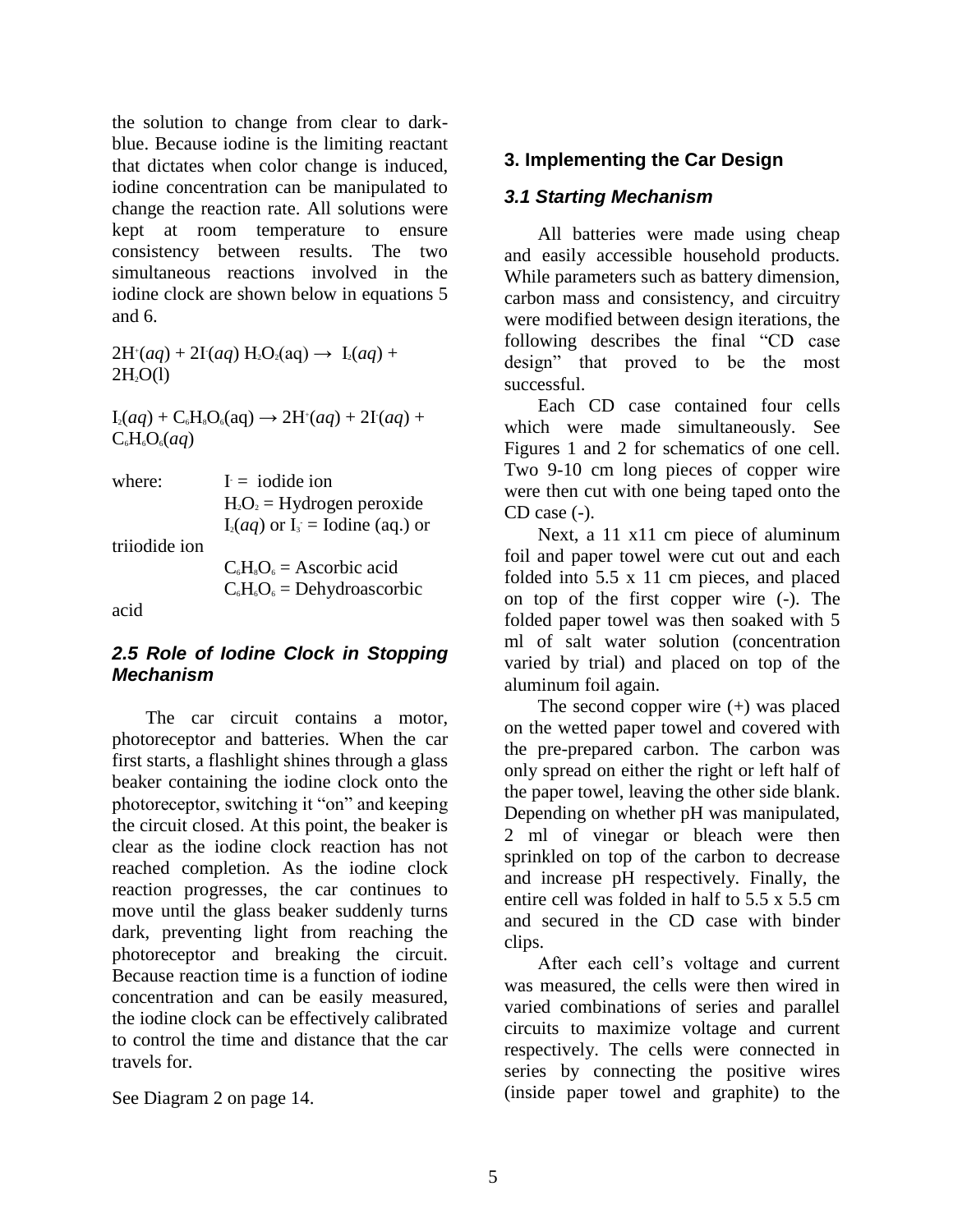negative wires (touching aluminum foil). The cells were connected in parallel by connecting positive to positive and negative to negative wires (see Figures 3 and 4).

It was important to ensure that the crushed carbon was uniformly moist because the salt solution proactively balances charge.<sup>9</sup> Whenever the crushed carbon dried out, the cell had to be wetted in order to sustain voltage production. It was also important to ensure that the copper wires spanned the width of the battery so that surface area for conducting electron flow was maximized.

Previous designs were similar to the one described above, but used plastic sheets and clamps instead of binder clips, making them much heavier and impractical for implementation in the car.

Paper towel



*Figure 3 (CD case of four cells in series)*







| <b>PRODUCT</b>                            | <b>COST</b> |
|-------------------------------------------|-------------|
| Heavy Duty Aluminum Foil                  | \$5.08      |
| Copper Wires $(18 \text{ gauge}, x5)$     | \$16.20     |
| Slim CD and DVD Storage Cases<br>(50/pk.) | \$11.54     |
| White Vinegar Distilled                   | \$8.99      |
| Clorox Bleach                             | \$7.28      |
| Morton Iodized Salt (x2)                  | \$5.44      |



Activated carbon (cathode)



*Figure 2 (layered diagram of folded cell)*

Copper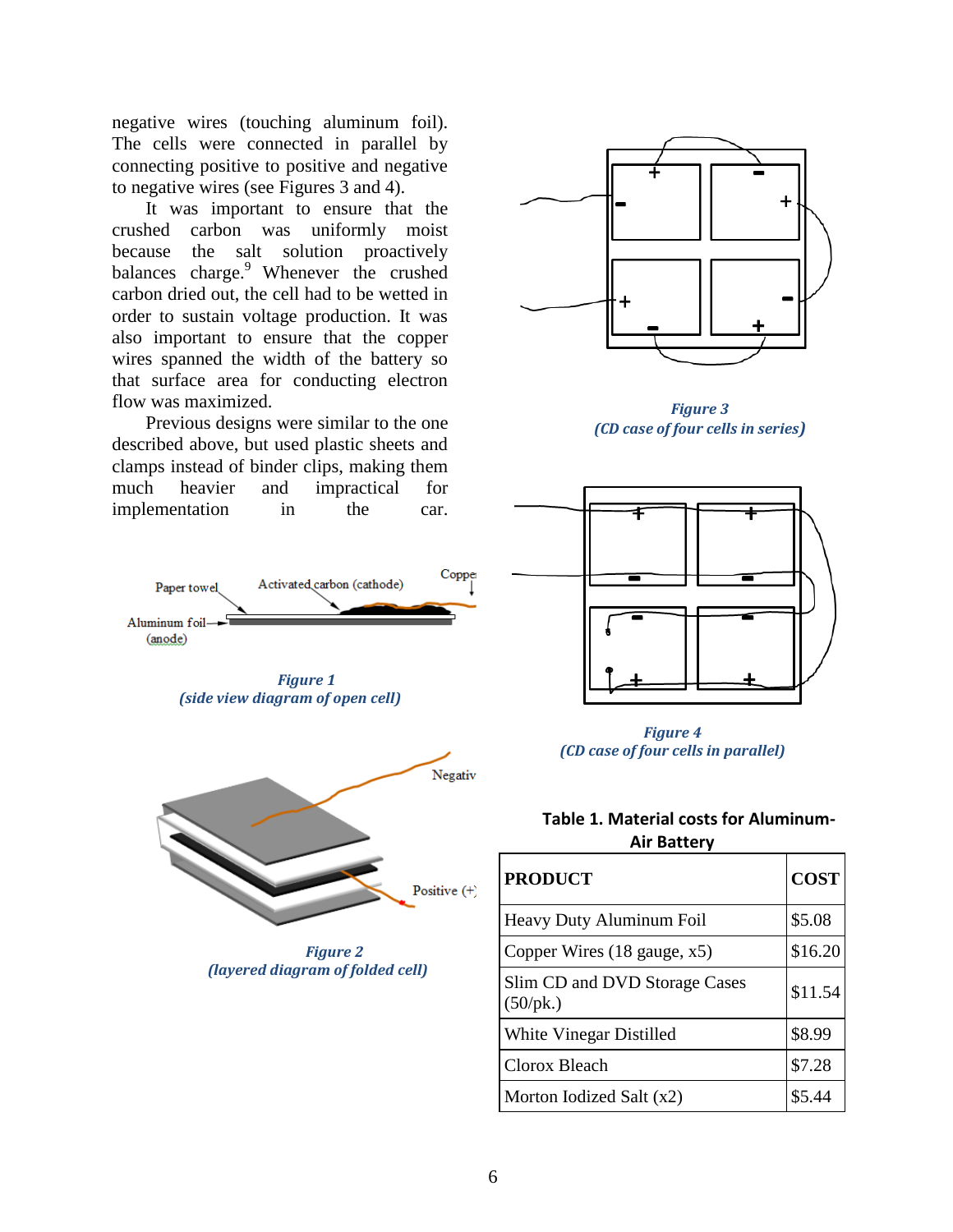| <b>Bounty Paper Towels</b>                       | \$5.97  |
|--------------------------------------------------|---------|
| <b>ACCO Binder Clips</b>                         | \$4.36  |
| <b>NSI PVC Tape</b>                              | \$2.15  |
| <b>Black Diamond Premium Activated</b><br>Carbon | \$13.59 |
| <b>TOTAL</b> (incl. taxes):                      | \$86.24 |

#### *3.2 Stopping Mechanism*

A well-mixed solution of extremely fine crushed Vitamin C tablet and 60 ml of warm water was first prepared. 5 ml of this solution was then transferred to a second beaker (labeled Beaker B) containing 60 ml of warm water and 4-6 ml of iodine (increments of 0.1 ml were tested in each successive trial). The solution turned clear upon adding the Vitamin C and was also allowed to cool to room temperature. Finally, 60 ml of warm water, 15 ml of hydrogen-peroxide and 2.5 ml of liquid starch were added to a third beaker (labeled Beaker C), well stirred and allowed to cool to room temperature. Beaker B was added to Beaker C and the time required for color change was recorded. Trials were conducted in this fashion for varied amounts of iodine in order to observe the resultant changes in reaction rate.<sup>8</sup>

**Table 2. Material costs for Stopping Mechanism**

| <b>PRODUCT</b>                      | <b>COST</b> |
|-------------------------------------|-------------|
| Hydrogen Peroxide (3%)              | \$5.30      |
| Rite Aid Antiseptic Solution $(x2)$ | \$23.98     |
| Sta-Flo Liquid Starch               | \$7.00      |
| Ester-C Vitamin C tablets           | \$10.08     |
| Total (incl. taxes):                | \$49.61     |

#### *3.3 Building the Car and Performing the Load Tests*

A 30 x 23 x 0.50 cm plexiglass car base containing four 5.0 cm radius wheels from a previous Rutgers AIChe car was removed and modified for our car. A 1.5 V, 7600 RPM motor was first wired in series to the battery setup. A photoreceptor switch was then wired to the battery and placed inside a covered cardboard roll. Next, a hole was cut in the cardboard and a flashlight was inserted and allowed to shine inside the roll. Finally, an empty beaker for the iodine clock reaction was placed in between the photoreceptor switch and the flashlight.

Load tests were performed to analyze the car's performance while traveling at various distances, voltages and loads. Loads of up to 500 ml of water were tested in 50 ml increments for 3, 4.5 and 6 V batteries. At the start of each trial, the pre-prepared iodine clock solutions were added to the empty beaker and the cardboard container was covered to block out light. The amount of time required to travel 10 feet was recorded for each variation in load and voltage. Upon conducting these trials, average velocity were calculated using kinematic equations. Acceleration was not taken into consideration as the car traveled at a constant speed and came to an abrupt stop after the stopping mechanism had taken place. The velocity at each load and voltage was then used to predict the amount of time it would to take to travel at 20, 30, 40 and 50 feet with those same parameters. Because acceleration was negligible, these calculations are representative of the car's motion at those distances.

> **Table 3. Material costs for Modeled Car**

| <b>PRODUCT</b>                  | COST    |
|---------------------------------|---------|
| Acrylic Plexiglass Sheet $(x2)$ | \$17.94 |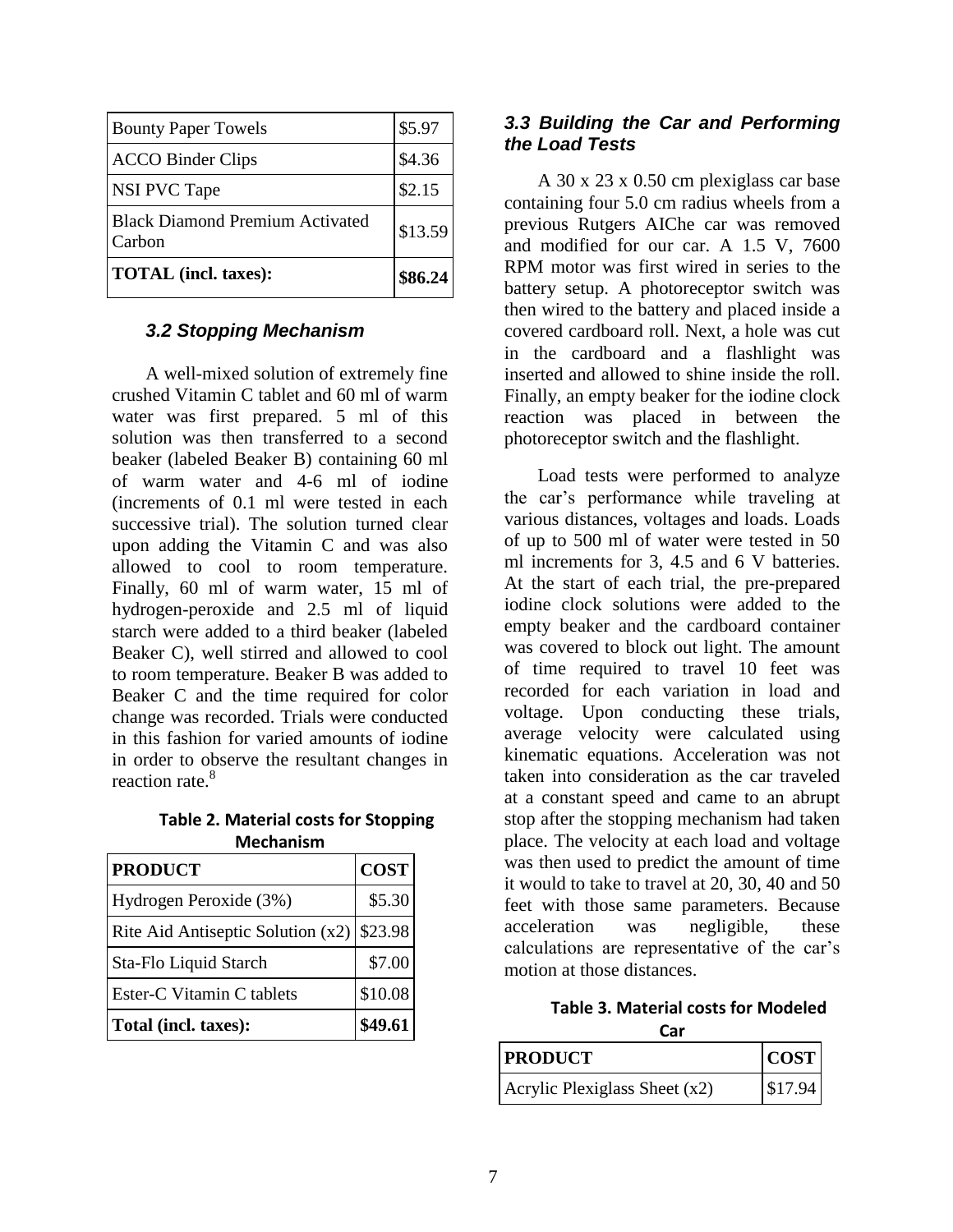| Morphibians Rover                  | \$21.99 |
|------------------------------------|---------|
| Energizer 9V Alkaline Battery (x2) | \$7.65  |
| Mini Cree LED Flashlight           | \$2.45  |
| <b>Duracell AA Battery</b>         | \$4.39  |
| Total (incl. taxes):               | \$58.23 |

#### **4. Results and Discussion**

#### *4.1 Aluminum-Air Batteries*

#### *4.1.1 Individual Cell vs. Battery Voltages*

When the original 7 cm x 12 cm paper towel, unfolded, and 5% saltwater cells were tested, each yielded an average voltage of 0.6-0.8 V and current of 0.01 A. Multiple plastic sheets and metal clamps were used to bind the cells together in a series battery; however, this setup was excessively heavy and difficult to work with. The aluminum rusted easily and saltwater often leaked out, drying out the cells prematurely. Due to these difficulties, it was decided to implement the aforementioned CD case design, the design in which each case or battery contained four 5.5 cm x 5.5 cm folded cells. Surprisingly, batteries built to these specs also yielded 0.6-0.8 V despite being much smaller in surface area. This can be attributed to cell potential's intensive property, which makes cell potential independent of the number of electrons transferred or amount of material present.<sup>1</sup> Consistently, adding more carbon did not change the amount of voltage produced either, since the density of carbon remained the same;  $5.5 \text{ cm} \times 5.5 \text{ cm}$  cells with  $1.5 \text{ g}$ , 2.0 g and 2.5 g of carbon respectively also yielded 0.6-0.8 V. However cells with more carbon seemed to maintain their voltage longer, probably because more reactants were available to react, thus lengthening the duration of reaction. Because each CD case

battery could easily hold four cells while being significantly lighter and more durable than the plastic clamp design, the CD case design was implemented into the car.

Although each four-cell battery alone produced about 2.2 V on average, the total voltage produced by wiring multiple cells together in series was significantly lower than expected. Three separate series-circuits each composed of four batteries (16 cells) were built, and each circuit averaged only 5 V - about 56.8% of the expected 8.8 V yield. This voltage drop could be due to the lengthy period of time spent wiring the batteries together. During this time, oxygen levels likely plummeted while aluminum hydroxide (non-electrically conductive) likely accumulated on the aluminum foil as a byproduct of redox reactions, which would reduce the amount of oxygen available to react and also increase resistance, thus reducing voltage. Despite the significant loss in voltage, each circuit should have been able to run the motor because one commercial AA battery (1.5 V total) sufficed previously, however, none of the three circuits succeeded. This was due to the circuits' low current of 0.01 A, which is significantly less than the commercial batteries' combined current of around 3 A.

Because the previous three circuits were wired in series, each had the combined voltages of all cells involved but the current of only one cell. Thus to increase current, cells were wired in a series/parallel hybrid configuration instead. Four batteries were wired in series, and four of these series packs were wired in parallel. This setup produced around 2 V and 0.18 A, but still failed to power the motor. Because each individual cell contained only 0.01 A, it was not surprising that the series/parallel setup did not experience a significant enough increase in current. When making the cells, the pH and salinity were manipulated in order to try to maximize current and voltage.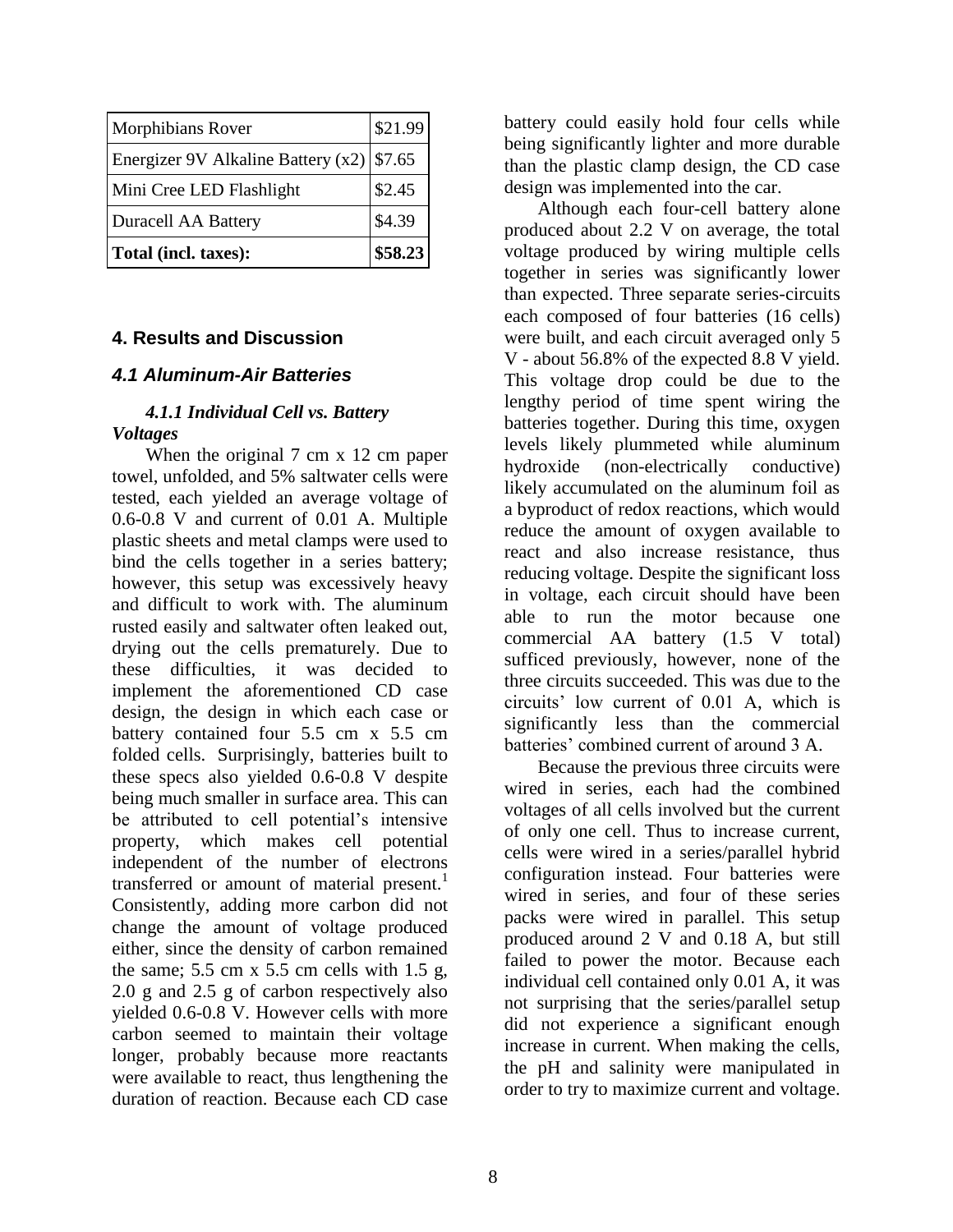The data collected from changing either the pH or salinity of the cells were compared with each other." See Figures 5 and 6.

## *4.1.2 Effect of Salinity on Voltage and Current*

The previously mentioned battery cells were all made with 5% salt solution. Because saltwater served as the ion bridge for the battery, it was hypothesized that an increase in salinity would increase voltage and current due to the battery's larger capacity for neutralizing charge in the anode and cathode. Interestingly, raising the salinity to 10%, 12%, 15% and 20% by mass respectively did not significantly impact voltage. While 12% salt solution exhibited slightly higher average voltages than 5% and 15%, both 10% and 20% were higher than 12%. In addition, voltage difference between the five concentrations never exceeded 0.07 V, which is an unexpectedly marginal difference for such large differences in salt content. Any differences in voltage were likely due to minor variations between cells or limitations in device accuracy. However as expected, raising salinity did increase current, with 20% salinity exhibiting the highest average starting current of 0.22 A for a single cell. 12% salinity has been cited as having the highest electrical conductance<sup>6</sup>; however, the data collected suggests maximum conductivity at 20% for pure salt solutions.

When four cells with 20% salt solution were wired together in series and three in parallel, the circuit yielded 5 V total (each cell produced on average 2.2 V and 0.2 A) and 0.25 A. Again there was a significant drop in voltage and current, likely for the same reasons mentioned above. 0.25 A was still not enough current to run the car, so pH was next tested.

### *4.1.3 Effect of pH on Voltage and Current*

It was previously hypothesized by the group that both an increase and decrease in pH would increase voltage and current output, with higher pH experiencing greater increases due to the bleach reactions' higher cell potential of 3.93 V. As expected, increasing pH through adding bleach did increase the cell voltage; by 0.045 V on average. Decreasing pH through adding vinegar increased the average cell voltage by 0.092 V on average. This was surprising as the bleach reaction's cell potential is much higher than that of the vinegar reaction, and thus adding bleach should have resulted in significantly higher average voltages. Interestingly, vinegar cells were more stable on average while bleach cells experienced sharper drops in voltage. Because the vinegar cell wires remained shiny instead of turning red, the acetate in vinegar could have prevented copper oxide from accumulating on the copper wires, thus reducing resistance and maintaining contact with the solution.

Both increasing and decreasing pH resulted in higher starting currents, with bleach exhibiting the highest average starting current for most salt concentrations. Because of the discrepancy between bleach and vinegar's performance in voltage output and current respectively, other factors such as electrolyte solubility might affect the voltage.

When four 20% saltwater w/ bleach cells were wired in series with three in parallel, a maximum of 6.7 V and 0.4 A was produced, although each cell had an average voltage of 0.8 V and current of 0.25 A. 0.4 A still was not sufficient to run the motor, and ultimately, no battery configuration succeeded at doing so. Because of this, commercial AA batteries were used in the load tests instead of the aluminum foil batteries.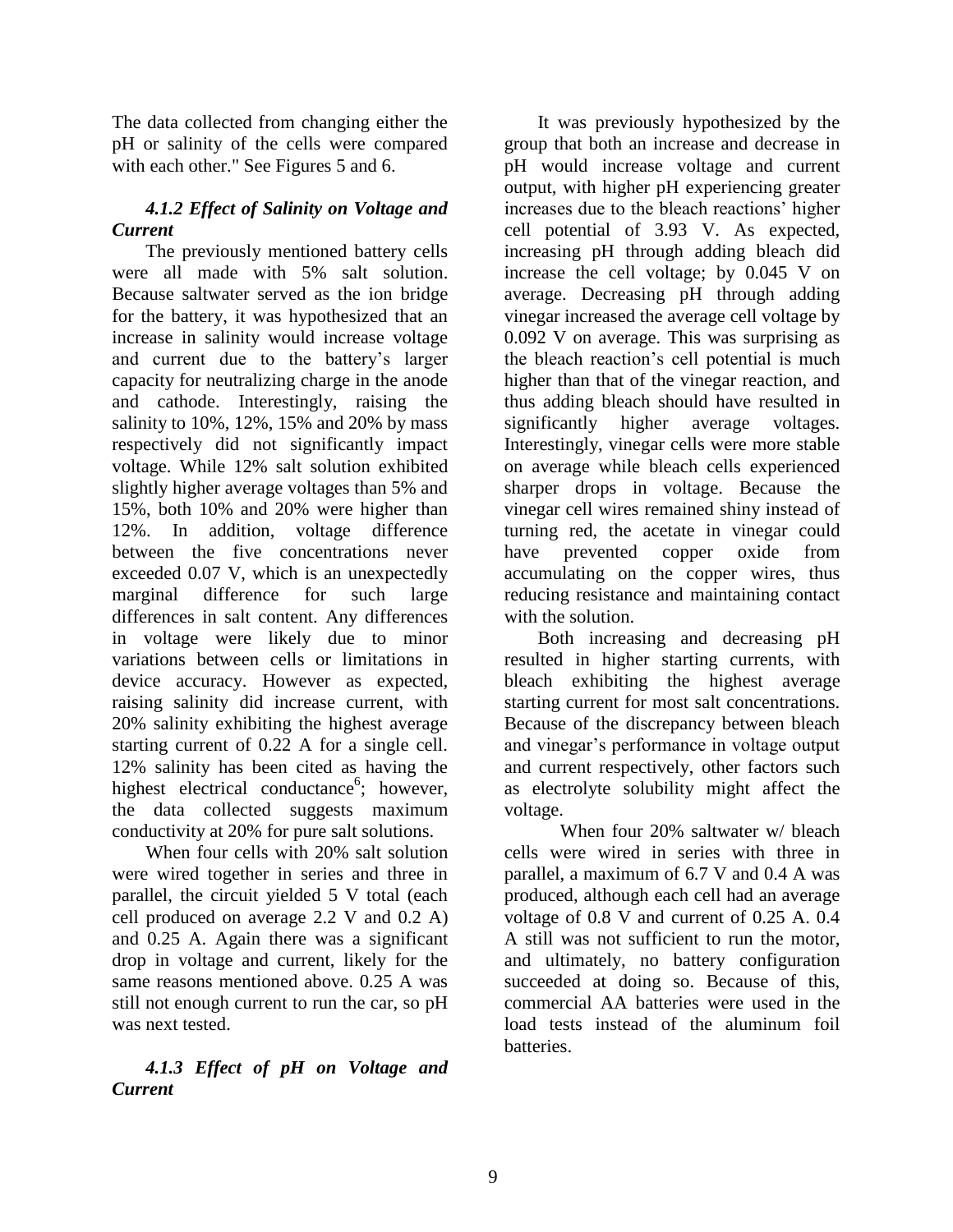#### *4.1.4 Proposed Solutions to Challenges and Additional Findings*

Ideally, the car batteries should have produced higher voltages and currents than what was observed. As mentioned above, when cells were wired in series and parallel, the total voltage and current output dropped sharply, at times to only 50% of the expected starting output. This is probably a limitation incurred by the use of only household products, which contain many impurities and only a small percentage of the active ingredient. If pure ingredients were to be used, perhaps the batteries would produce more voltage and current. The prolonged period of time spent wiring the cells together also contributed to decreased voltage and current output. Because it was difficult to maintain wire contact with the wet graphite, at times individual cells short circuited and had to be fixed individually, which was difficult as the CD case could not be reopened without unwiring neighboring cells. The process of opening the CD cases at times inadvertently damaged previously functional cells, creating additional problems. Thus the inaccessibility of individual cells was a major flaw of the CD case design that unnecessarily prolonged the wiring period. Additionally, there were a limited number of functional multimeters available in the lab, which impeded the rate at which batteries could be tested.

The use of alligator clips to connect the wires is one improvement that could be implemented. This would potentially increase accessibility to each cell and tighten wire contact, decreasing possibilities for failure. Another improvement could be to use larger CD cases, increasing the amount of oxygen available to react and thus lengthening the runtime of each cell.

Towards the end of the program, aluminum reactor shape was experimented in an attempt to further optimize current output, however, these trials were never

completed. Yet the trials conducted indicate that modifications in shape are highly promising in optimizing battery performance. The most promising shape tested was that of a log. The log shaped cells were largely the same as the previous rectangular cells, except the aluminum foil was wrapped around a paper towel roll instead of a flat surface. Each of these cells produced a surprisingly high average current of 0.80 A but ordinary voltage of 0.722 V. This is a significant gain in current, as a single log cell yielded more current that almost four rectangular battery cases wired in parallel. Although the ten log cells produced were not wired into a circuit, the individual cell values indicate that a high current would have been obtained. These preliminary results are highly promising with regards to producing high current aluminum air cells from household products. Future investigation into this design is highly suggested.

# *4.2 Iodine Clock*

# (see Figure 7)

When iodine was added in 0.1 ml increments from 4 to 6 ml, the reaction time was found to follow a linear relationship with a coefficient of determination  $(r^2)$  of 0.93. This linear relationship is expected, as iodine is the rate determining step and the rate law is cited in references as being first order.  $^{11}$  At first, the group did not obtain a strictly linear relationship because the solutions were not all cooled to the same temperature, and thus all subsequent trials were conducted at room temperature. At times Vitamin C fell out of solution, causing variations in reaction rate. Thus the Vitamin C had to be remixed prior to each trial.

# *4.3 Load Tests*

(see Figures 8-14)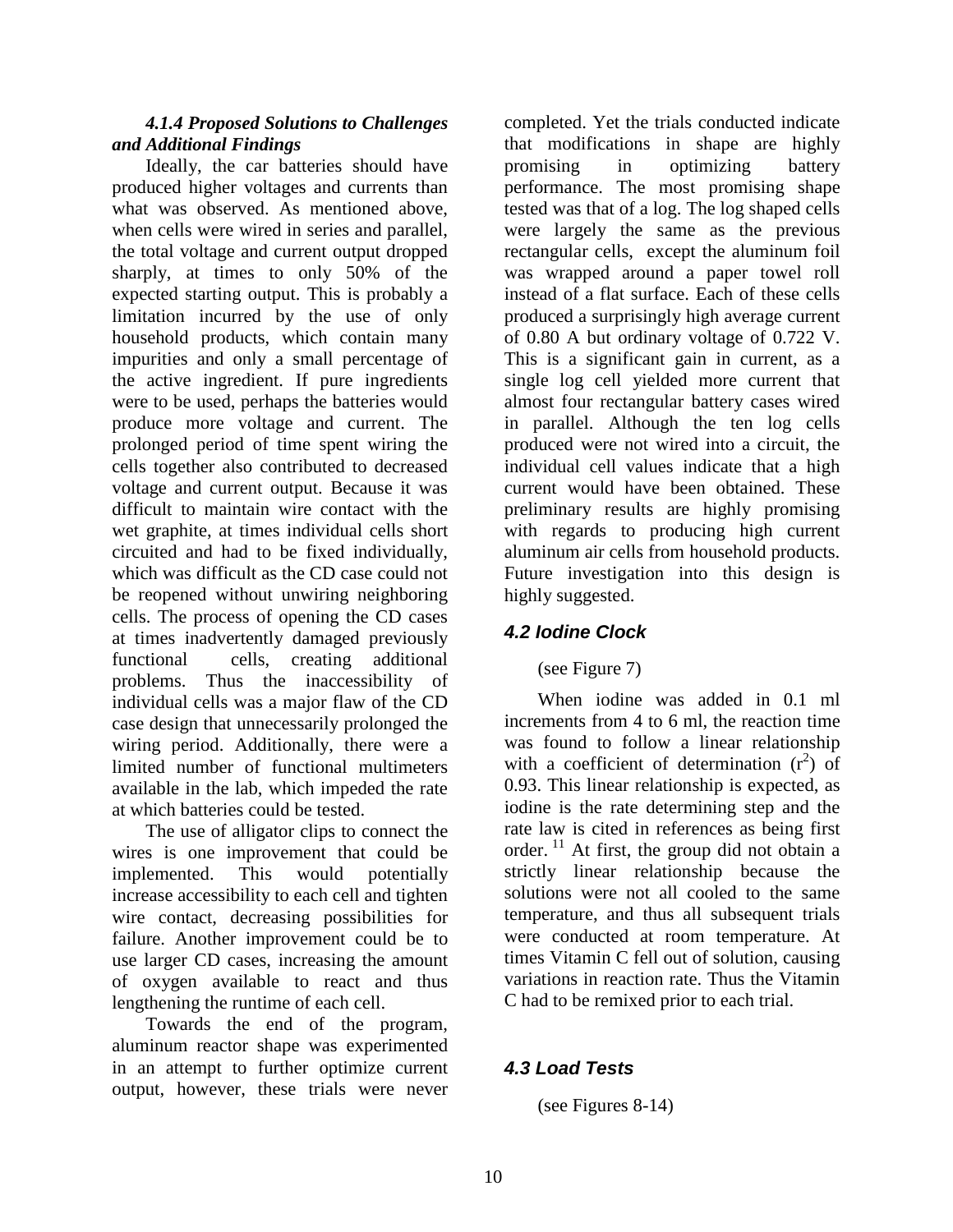When tests were performed with various voltages (3, 4.5 and 6 V) and loads up to 500 ml of water over a distance of 10 feet, it was found that load did not significantly impact runtime. At higher voltages, load had an even lesser impact on the car's runtime, as indicated by the best fit line's smaller slope. All three graphs showed a near-linear relationship between load and time, indicating that acceleration and friction were both negligible. This linear relationship is further corroborated by  $r^2$ values that were all greater than 90%. The time required to travel 10 feet at each load and voltage were used to calculate the time required to travel at 20, 30, 40 and 50 feet.

## **4.4 Design Economics/Cost Analysis**

## *4.4.1 Battery*

The components of the starting mechanism cost a total of \$86.24. While the starting mechanism was affordable, the aluminum airfoil battery lacked longevity and overall performance meaning it would have to be replaced frequently. The battery maintained its voltage above 80% (the standard shelf life mark) for only 10 minutes at most; barely enough time to run a series of load tests. Commercial-scale energy sources require much longer run times. Furthermore, the aluminum battery's inconsistency is a drawback to its affordability. If better materials had been used, perhaps a more consistent voltage could have been obtained, however, cost might have increased as well. The balance between cost and quality is delicate.

#### *4.4.2 Stopping Mechanism*

Like the starting mechanism, the components of the stopping mechanism were relatively cheap. With a total cost of only \$36.78, the stopping mechanism was not only cost-effective, but efficient. By controlling the temperature in the reaction,

the group successfully attained both consistent and reproducible results. Evidently, the Iodine clock reaction is practical in that it is affordable, reliable, and easily prepared. The intended goal for the stopping mechanism was achieved in the clock reaction's ability to stop the car at its intended distance. In this case, household chemicals provided to be a viable alternative to pure ACS grade chemicals.

### *4.4.3 Car Platform and Components*

Similar to the starting and stopping mechanism, the car platform was fairly inexpensive. The total cost was \$58.23, again less than the 2012 GSET team's \$110.10. It should be noted however that the car base and photoreceptor for this year's car were already provided by the project mentors, which reduced this year's costs.

## *4.4.4 Overall Cost*

Because a primary goal of the project was to design a *cost-effective*, working car using readily accessible materials, achieving a suitable price was paramount to maintaining design feasibility. The project mentors designated a desired cost of between \$400 and \$600, however the end cost of \$194.08 was much lower, making the car very cheap in comparison. Despite this low cost, the aforementioned performance flaws detracted from the car's price advantage. Because household products were used instead of pure chemicals, the aluminum batteries did not sustain their expected voltage and current, even though the iodine clock reaction was successful with household products. The group saved money by reusing a previous group's car base, however the base was heavy and difficult to move, which further increased the base current needed to power the car. In all, the car was somewhat cost-efficient in that it was able to achieve the project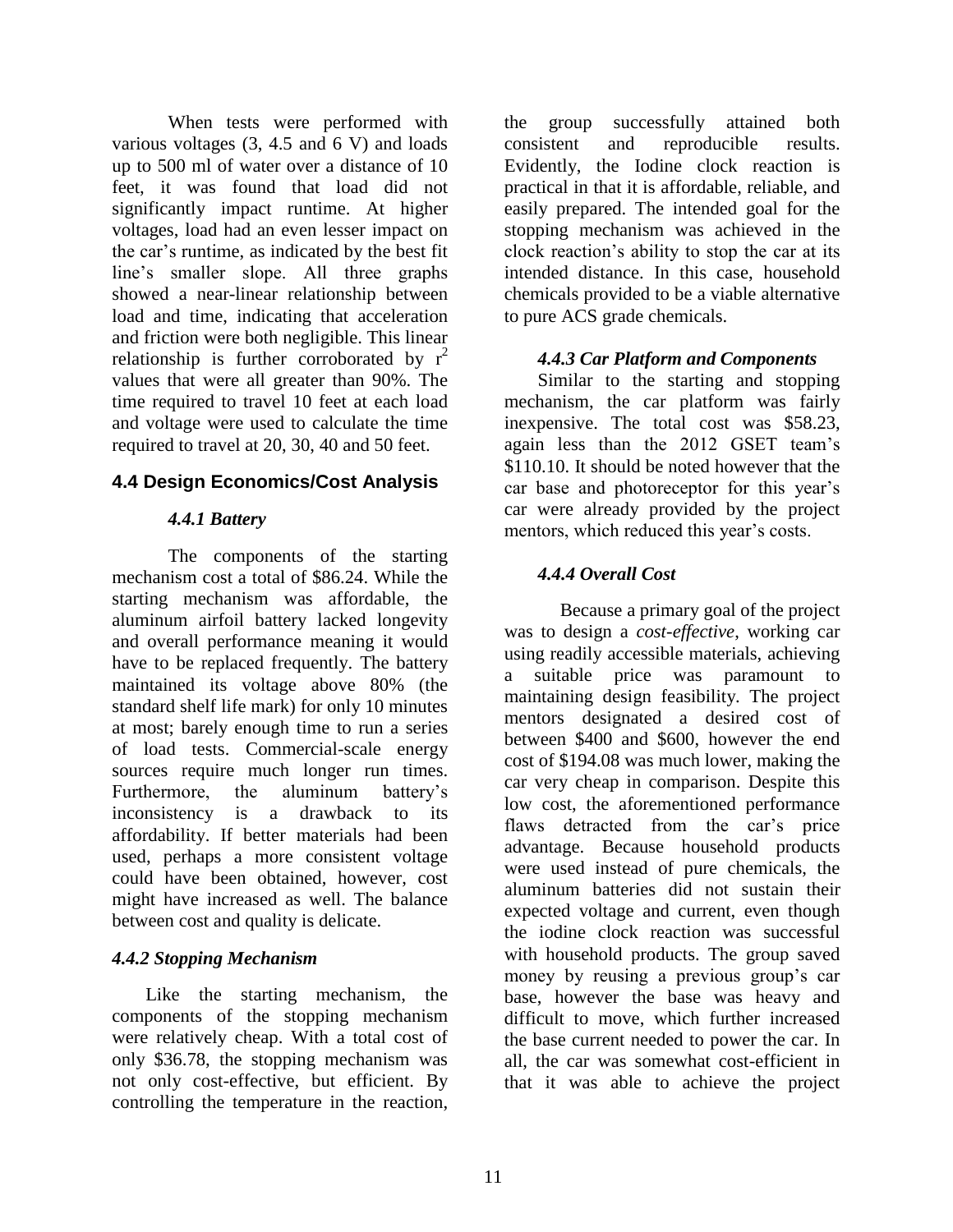objectives despite possessing several drawbacks.

## **5. Conclusion**

When four 20% saltwater and bleach aluminum-air batteries were wired in series, the maximum voltage obtained was 6.7 V with insignificant current. When four cells were wired in series, and four of these series packs were wired in parallel, around 2.0 Volts were produced with 0.18 Amps of current. None of these configurations could produce enough current to run the motor, despite having a high enough voltage. Even four batteries in just parallel could only produce 0.30 Amps at most.

It was found that increasing salinity increased current but left voltage unaffected, while both increasing and decreasing pH increased current and voltage, with lower pH experiencing the greatest increases. The iodine clock reaction was successfully calibrated to the nearest 0.1 ml and implemented into the car stopping mechanism. Reaction time was found to be linearly dependent on iodine amount with a high coefficient of determination of 93%, corroborating its first order rate law and indicating consistent data values. Although none of the battery configurations succeeded in running the car, load tests were performed with AA batteries containing the same voltage as our batteries, thus accurately reflecting our car's kinematic properties.

# *5.1 Future Work*

The research presented in this project has raised some questions that can be answered by future studies in this area. Firstly, using half-reactions with higher stability and reduction potential might provide more voltage and current to power the car, reducing the number of batteries needed and potentially improving car speed.

Hydrogen fuel cells are used regularly to power AIChE cars and would be a viable option to use for similar Chem-E-Car projects. In addition, studies should be done on battery longevity; as mentioned in the cost analysis, the batteries in this project did not maintain their voltage for very long. Because there is a strong need for batteries with longer shelf life, these research findings would be beneficial for both manufacturers and consumers. Besides finding alternatives that maintain high voltage, a possible line of research would be testing the current versus time. Since voltage is not the only factor needed to keep the car moving, it is important that in the future, current could be taken into account of as well. The car itself could also be improved upon and even rebuilt as it was heavy and difficult to move. Finally, perhaps alternative chemicals such as sodium thiosulfate and hydrogen chloride could be investigated for use in the stopping mechanism instead of iodine, for their potential accuracy and ease of implementation.

Though the objective of this research was to design a shoe sized car, it is possible that in the future, a vehicle can possibly be powered entirely by chemical reactions. Cars today cost an average of \$20,000. Though this car is smaller, the cost was only \$194.08 and much of the costs attributed to the actual chemicals themselves. Also, since the products used were household products, a greater production of either the starting or stopping mechanism to complement a bigger car would not be detrimental as these products are readily accessible to the consumers.

## **Acknowledgments**

First and foremost, we would like to thank Dean Jean Patrick Antoine and Dean Ilene Rosen for granting us an amazing opportunity to gain firsthand experience in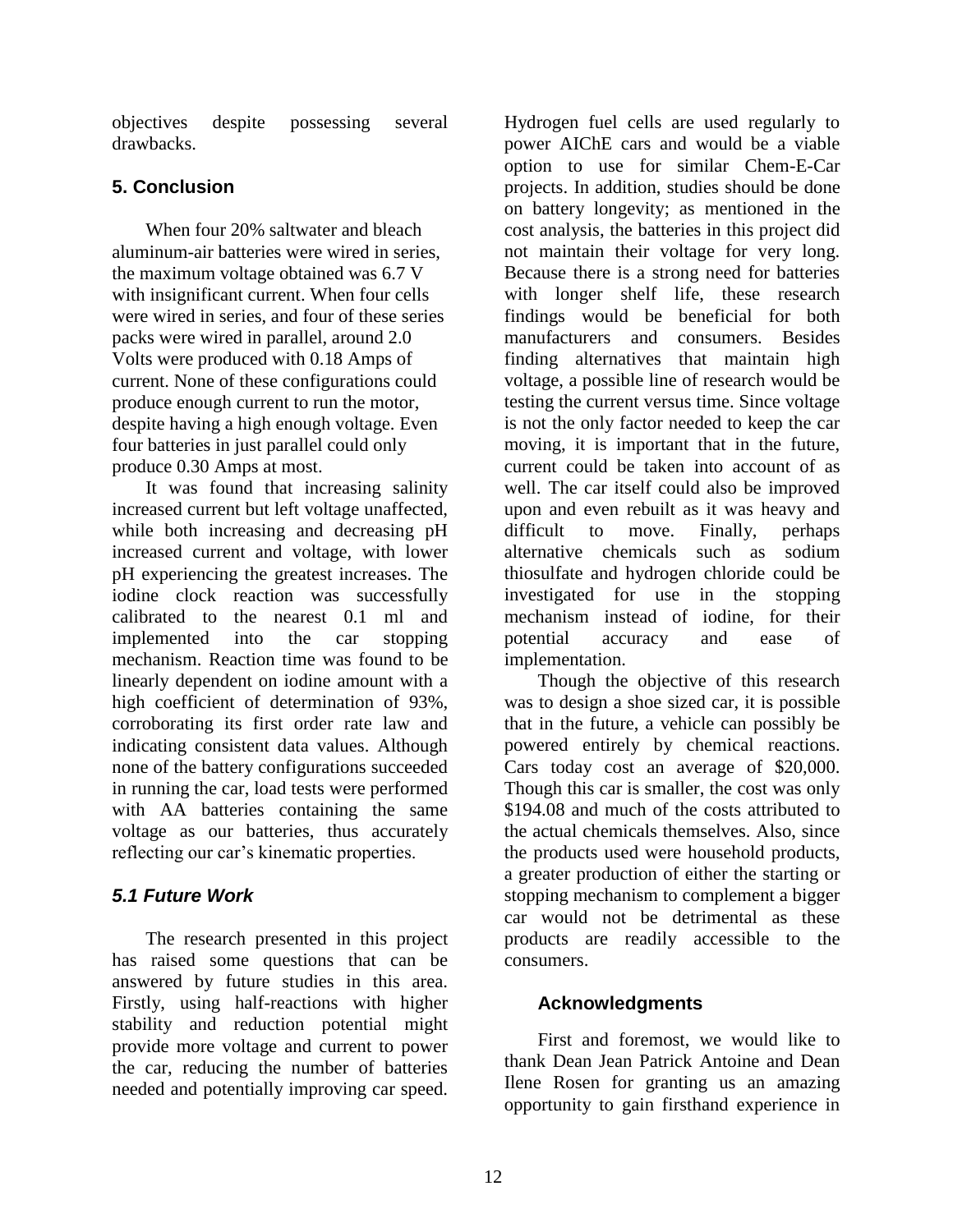engineering and for organizing an amazing Governor's Shool Program that pushed us to expand and challenge our critical thinking skills. We give our gratitude to our RTA, Laura Gunderson, for her patience and continuous guidance. We would also like to thank our mentors Joanne Horng, Nicholas Ngai, Ingrid J. Paredes, Shriram Sundarraj, Christian Tabedzki, and Mercedes Wu for dedicating their free time to supervise and guide us in the lab. We'd especially like to thank Shriram Sundarraj who dedicated numerous weekends and worked unremittingly to help us gain a deep understanding of our project and finish on time. We'd also like to thank Morgan Stanley, Lockheed Martin, Silverline Windows, Jersey South Industries Inc., the Provident Bank Foundation, and Novo Nordisk for sponsoring the program. Lastly but most importantly, we would like to thank Rutgers University the Governor School faculty, and the State of New Jersey for funding and granting us this unparalleled opportunity to learn at such a prestigious program.

#### **References**

- **1** ["The End Of Fossil Fuels." -](http://www.bibme.org/website) Our Green [Energy.](http://www.bibme.org/website) [https://www.ecotricity.co.uk/our](https://www.ecotricity.co.uk/our-green-energy/energy-independence/the-end-of-fossil-fuels)[green-energy/energy](https://www.ecotricity.co.uk/our-green-energy/energy-independence/the-end-of-fossil-fuels)[independence/the-end-of-fossil-fuels](https://www.ecotricity.co.uk/our-green-energy/energy-independence/the-end-of-fossil-fuels) [\(July 17, 2014\).](http://www.bibme.org/website)
- <sup>2</sup> Alternative Energy Vehicles Pros and [Cons." Field Service Management](http://www.bibme.org/website)  [Tools Tech Mobile Software](http://www.bibme.org/website)  [SmartVan RSS.](http://www.bibme.org/website)  [http://thesmartvan.com/blog/2011/07](http://www.bibme.org/website) [/08/12864/alternative-energy](http://www.bibme.org/website)[vehicles-pros-and-cons/ \(July 23,](http://www.bibme.org/website)  [2014\).](http://www.bibme.org/website)
- **3** ["Index of /CHM130FieldLab/Lab8." Index](http://www.bibme.org/website)  [of /CHM130FieldLab/Lab8.](http://www.bibme.org/website)

[http://www.chemistryland.com/CHM](http://www.bibme.org/website) [130FieldLab/Lab8 \(July 24, 2014\).](http://www.bibme.org/website)

- **4** ["Voltaic Cells." -](http://www.bibme.org/website) Chemwiki. [http://chemwiki.ucdavis.edu/Analyti](http://chemwiki.ucdavis.edu/Analytical_Chemistry/Electrochemistry/Voltaic_Cells) [cal\\_Chemistry/Electrochemistry/Volt](http://chemwiki.ucdavis.edu/Analytical_Chemistry/Electrochemistry/Voltaic_Cells) [aic\\_Cells](http://chemwiki.ucdavis.edu/Analytical_Chemistry/Electrochemistry/Voltaic_Cells) [\(July 19, 2014\).](http://chemwiki.ucdavis.edu/Analytical_Chemistry/Electrochemistry/Voltaic_Cells)
- **5** ["Electrochemistry." Electrochemical](http://www.bibme.org/website)  [Reactions.](http://www.bibme.org/website) [http://chemed.chem.purdue.edu/genc](http://chemed.chem.purdue.edu/genchem/topicreview/bp/ch20/electro.php#voltaic) [hem/topicreview/bp/ch20/electro.php](http://chemed.chem.purdue.edu/genchem/topicreview/bp/ch20/electro.php#voltaic) [#voltaic](http://chemed.chem.purdue.edu/genchem/topicreview/bp/ch20/electro.php#voltaic) [\(July 19, 2014\).](http://www.bibme.org/website)
- **<sup>6</sup>**["Electrical4u." Electrical4u.](http://www.bibme.org/website) [http://www.electrical4u.com/aluminu](http://www.electrical4u.com/aluminum-air-battery) [m-air-battery](http://www.electrical4u.com/aluminum-air-battery) [\(July 19, 2014\).](http://www.bibme.org/website)
- **<sup>7</sup>**["Movement." A-level Biology Cells and](http://www.bibme.org/website)  [Organelles Revision -. http://www.s](http://www.bibme.org/website)[cool.co.uk/a-level/biology/cells-and](http://www.bibme.org/website)[organelles/revise-it/movement \(July](http://www.bibme.org/website)  [23, 2014\).](http://www.bibme.org/website)
- **<sup>8</sup>**"The Salty Science of an Aluminum Air Battery." TPT Salty Science. http://sciencegeekgirl.com/document s/TPT\_Salty\_Science.pdf (July 19, 2014).
- **<sup>7</sup>**["Journal of Mathematical Chemistry."](http://www.bibme.org/website)  [Chemical Clock Reactions: The](http://www.bibme.org/website)  [Effect of Precursor Consumption.](http://www.bibme.org/website)  [https://www.maths.nottingham.ac.uk/](http://www.bibme.org/website) [personal/jb/clock.pdf \(July 23, 2014\).](http://www.bibme.org/website)
- **<sup>8</sup>**Brown, T. L., LeMay, H. E., Bursten, B. E., & Brown, T. L. (2006). *Chemistry, the Central Science*. Upper Saddle River, NJ: Prentice Hall.
- **<sup>9</sup>**["Design and analysis of aluminum/air](http://www.bibme.org/website)  [battery system for electric vehicles."](http://www.bibme.org/website)  [Design and analysis of aluminum/air](http://www.bibme.org/website)  [battery system for electric vehicles.](http://www.bibme.org/website) [http://www.sciencedirect.com/science/](http://www.sciencedirect.com/science/article/pii/S0378775302003701) [article/pii/S0378775302003701](http://www.sciencedirect.com/science/article/pii/S0378775302003701) [\(July](http://www.sciencedirect.com/science/article/pii/S0378775302003701)  [19, 2014\).](http://www.bibme.org/website)
- **<sup>10</sup>**"Redox flow batteries: a review." J Appl Electrochem. http://ecpower.utk.edu/Publications/do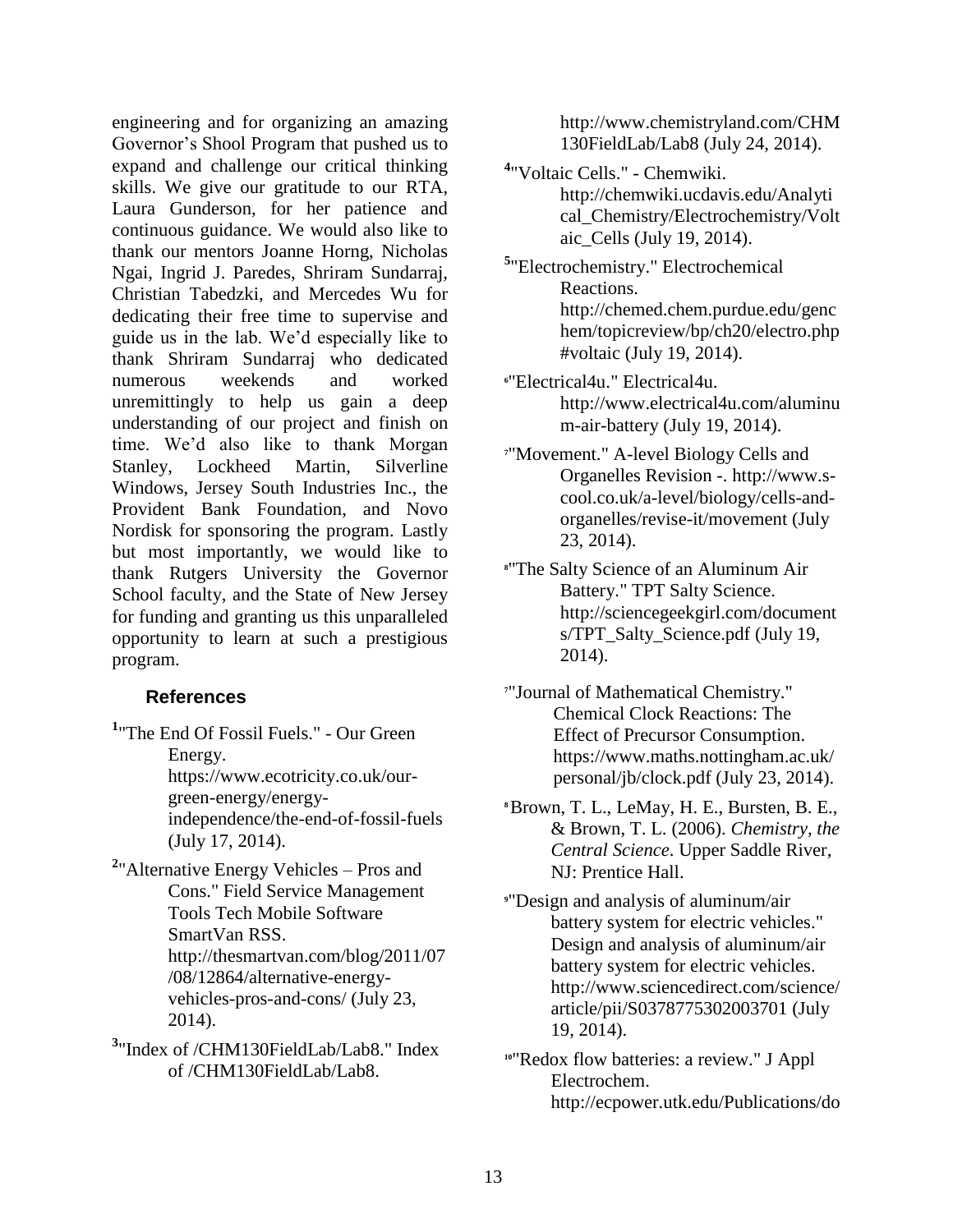cs/Redox%20flow%20batteries%20a %20review.pdf (July 19, 2014).

- **<sup>11</sup>**"The Rate Law of an Iodine Clock Reaction." The Rate Law of an Iodine Clock Reaction. http://faculty.ccbcmd.edu/~cyau/124 %2006%20Iodine%20Clock%20Kinet ics%20JAN%202014.pdf (July 19, 2014).
- **<sup>12</sup>**[Spencer, James N., George M. Bodner, and](http://www.bibme.org/book)  [Lyman H. Rickard.](http://www.bibme.org/book) *Chemistry: [structure and dynamics](http://www.bibme.org/book)*. New York: [John Wiley, 2010.](http://www.bibme.org/book)
- **<sup>13</sup>**["An Open-Ended Project: Building a High](http://www.bibme.org/website)  [Performance, yet Simple, Household](http://www.bibme.org/website)  Battery." - [Journal of Chemical](http://www.bibme.org/website)  [Education \(ACS Publications and](http://www.bibme.org/website)  [Division of Chemical Education\).](http://www.bibme.org/website)  [http://pubs.acs.org/doi/abs/10.1021/ed](http://www.bibme.org/website) [4000603 \(July 24, 2014\).](http://www.bibme.org/website)



*Picture 1: Side view of car with load*



*Diagram 2 (Diagram of car setup) Iodine clock is dark blue in diagram, light cannot hit the photoreceptor, the car is stopped* Actual picture above.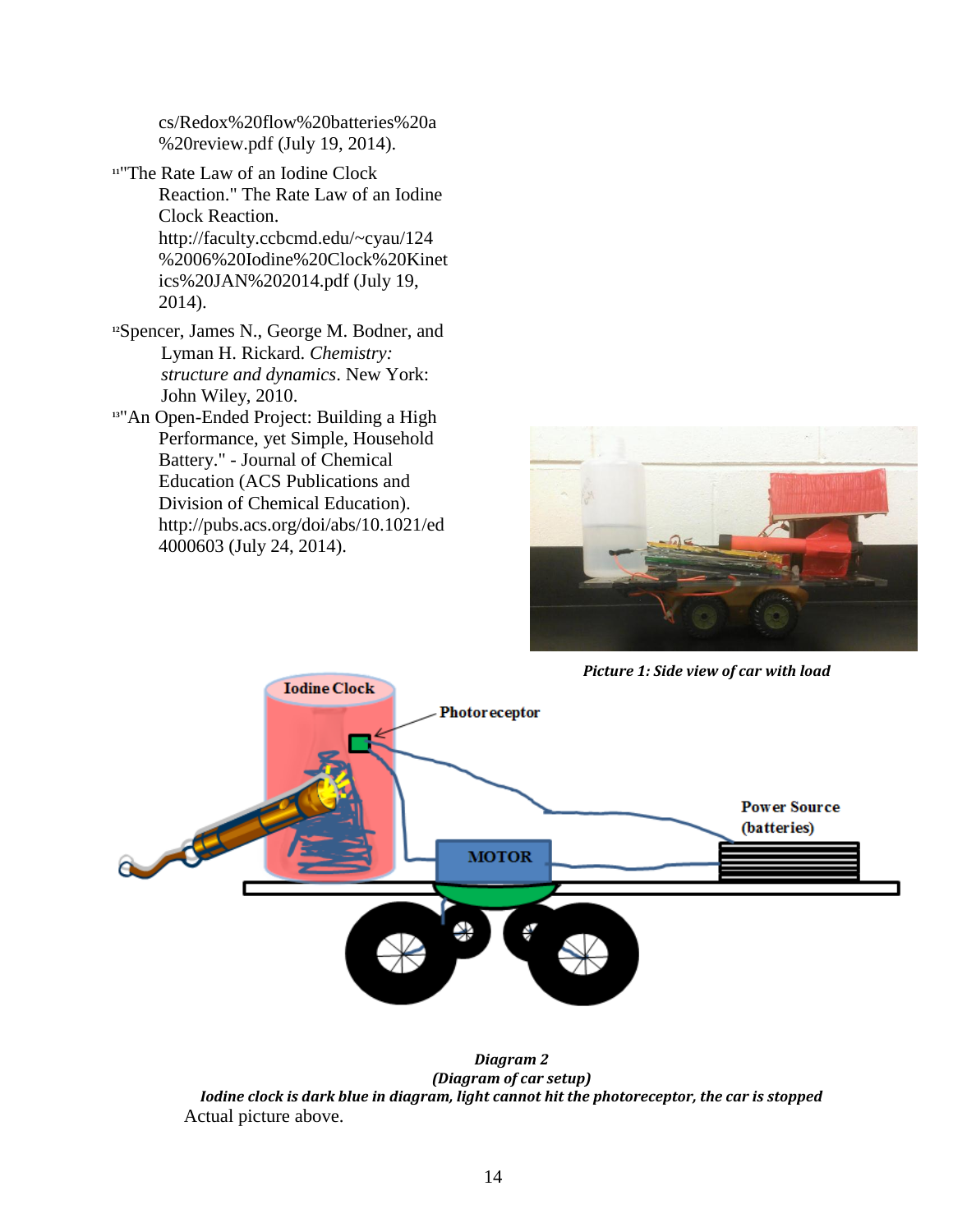

*Figure 5 : Voltage drop per cell for different salinity and pH levels.*



*Figure 6: Current as function of salinity and pH concentration changes*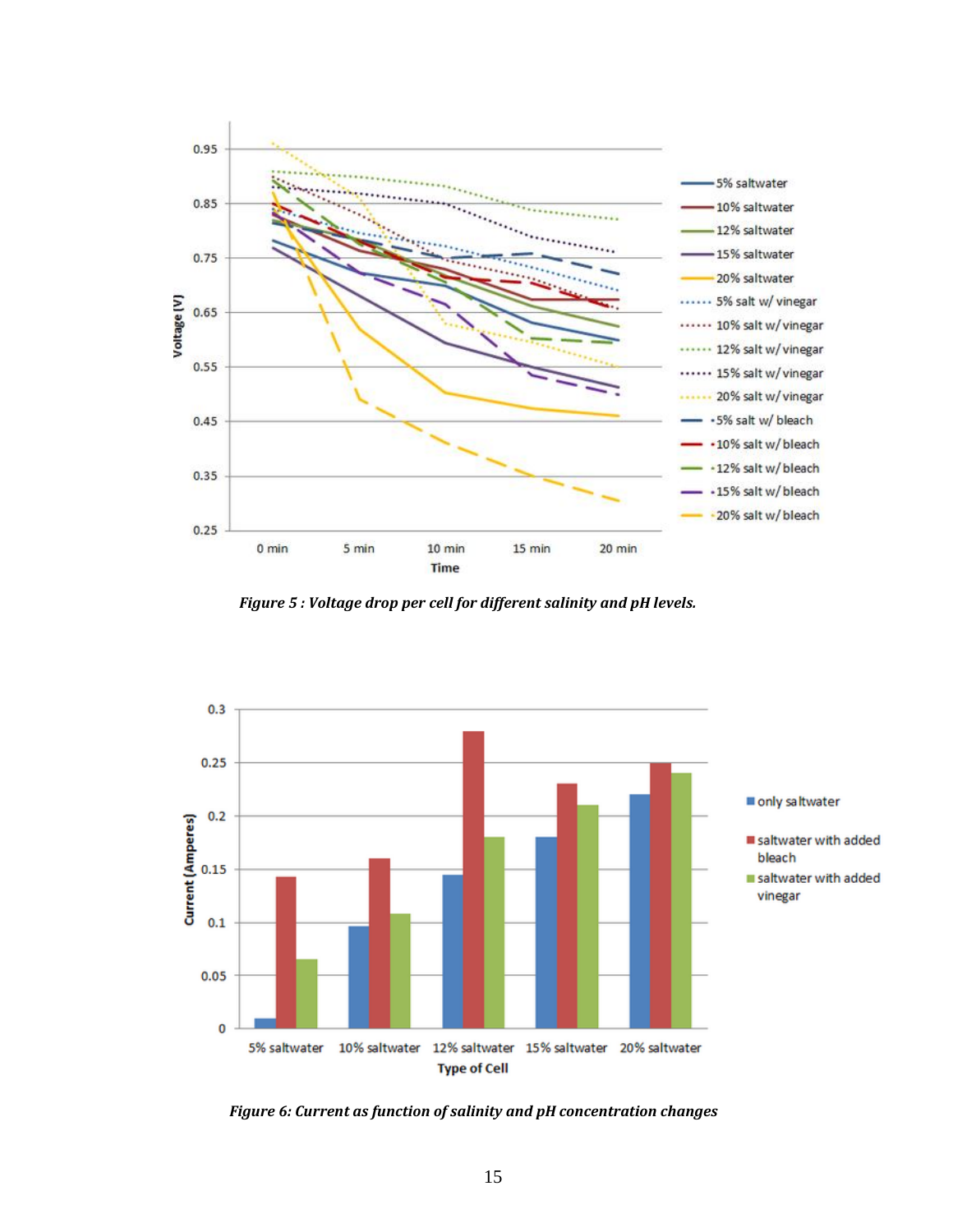

*Figure 7: Iodine Clock reaction rate with household products*







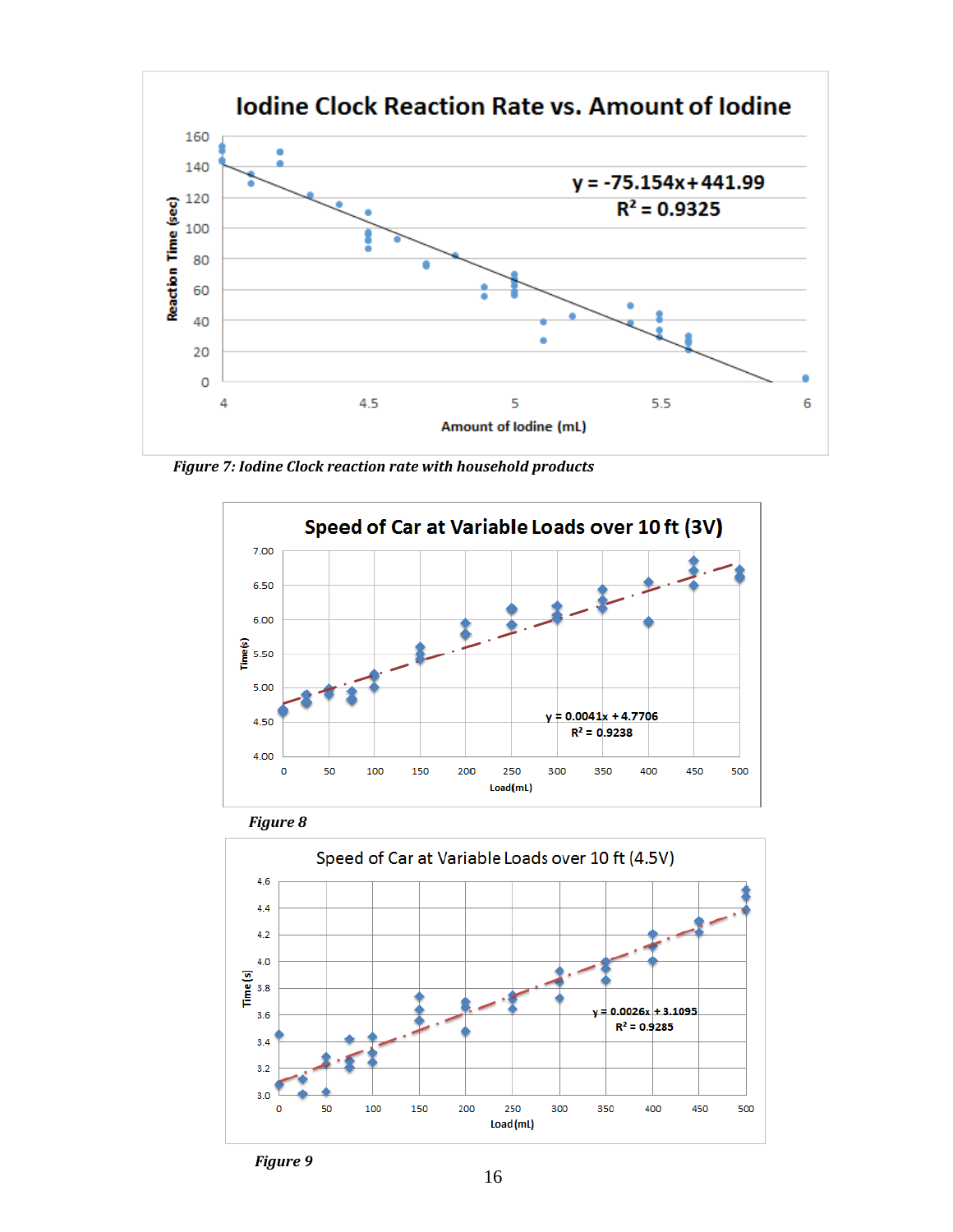

*Figure 10*



*Figure 11: Speed of Car at Variable Loads over 10 ft*